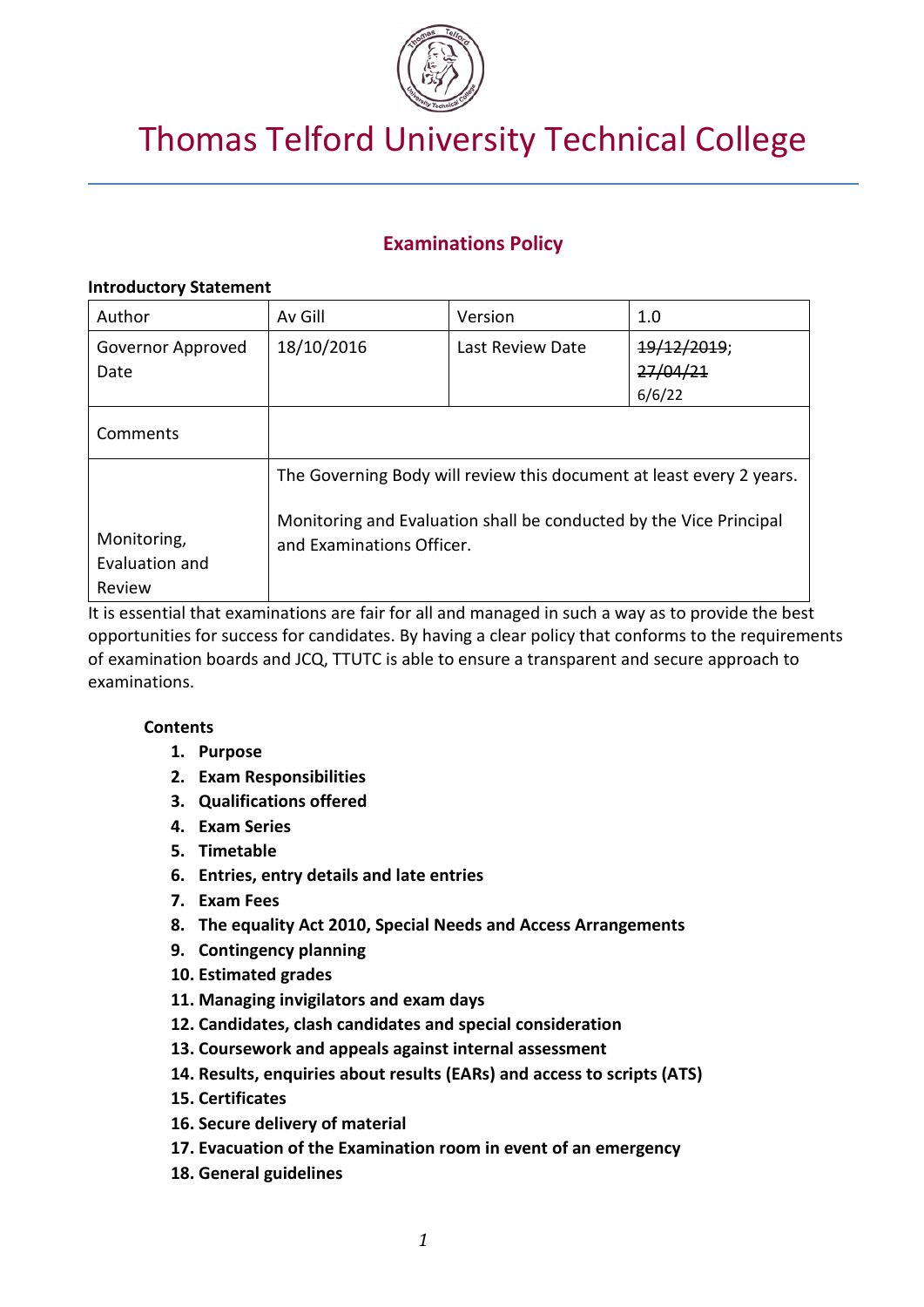- **19. The appeals procedure for Internal Assessments**
- **20. Access to Information by Candidates**
- **21. Dissemination of the Policy**
- **22. DfE Guidance and other supporting documentation**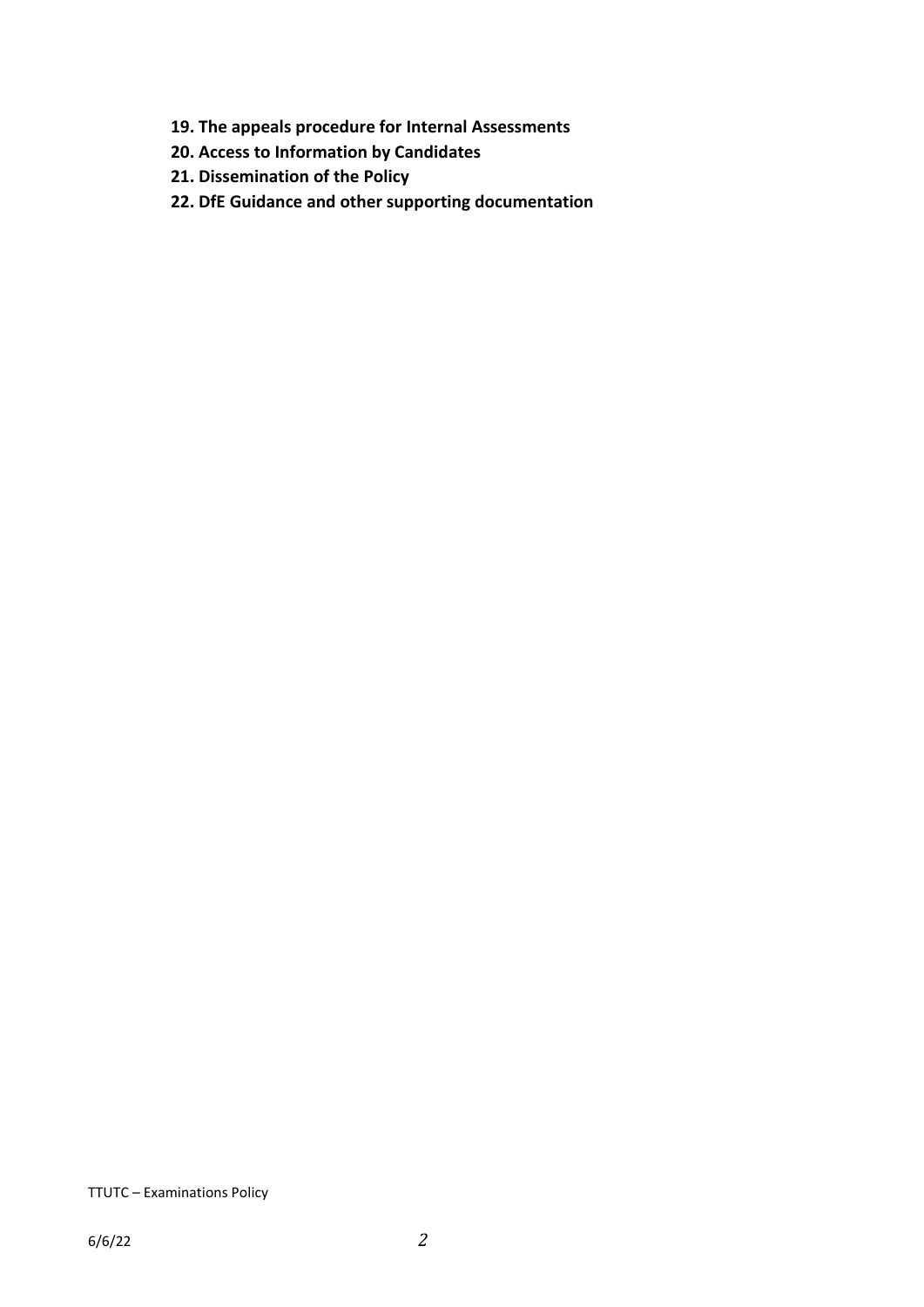## **1. Purpose**

- **1.1.** The purpose of the TTUTC examination policy is:
	- **1.1.1.** to ensure the planning and management of exams is conducted efficiently and in the best interest of candidates
	- **1.1.2.** to ensure the operation of an efficient exam system with clear guidelines for all relevant staff.
- **1.2.** It is the responsibility of everyone involved in the UTC's exam processes to read, understand and implement this policy.
- **1.3.** The exam policy will be reviewed annually.
- **1.4.** The exam policy will be reviewed by the Principal, Vice Principal and MIS/Exam Officer on an annual basis

## **2. Exam responsibilities**

## **2.1. The Principal**:

- **2.1.1.** has overall responsibility for the TTUTC as an exam centre and advises on appeals and remarks
- **2.1.2.** is responsible for reporting all suspicions or actual incidents of malpractice as referred to in the JCQ document *Suspected malpractice in examinations and assessments*.

## **2.2. The Examinations Officer in conjunction with the Vice Principal**

- **2.2.1.** manages the administration of public and internal exams
- **2.2.2.** advises the Senior leadership team, Leads of subjects and teachers and other relevant support staff on annual exam timetables and application procedures as set by the various awarding bodies
- **2.2.3.** oversees the production and distribution to staff and candidates of an annual calendar for all exams in which candidates will be involved and communicates regularly with staff concerning imminent deadlines and events
- **2.2.4.** ensures that candidates and their parents are informed of and understand those aspects of the exam timetable that will affect them
- **2.2.5.** consults with teaching staff to ensure that necessary coursework is completed on time and in accordance with JCQ guidelines
- **2.2.6.** provides and confirms detailed data on estimated entries
- **2.2.7.** receives, checks and stores securely all exam papers and completed scripts
- **2.2.8.** administers access arrangements and makes applications for special consideration using the JCQ publications Access arrangements, reasonable adjustments and special consideration documents
- **2.2.9.** identifies and manages exam timetable clashes
- **2.2.10.** prepares and presents reports to the SLT showing results achieved in relation to expected grades and comparable data for previous years using national benchmark data.
- **2.2.11.** line manages the exam invigilators in organising the recruitment, training and monitoring of a team of exams invigilators responsible for the conduct of exams
- **2.2.12.**submits candidates' coursework marks, tracks despatch and stores returned coursework and any other material required by the appropriate awarding bodies correctly and on schedule
- **2.2.13.** arranges for dissemination of exam results and certificates to candidates and forwards, in consultation with the SLT, any appeals/re-mark requests
- **2.2.14.** maintains systems and processes to support the timely entry of candidates for their exams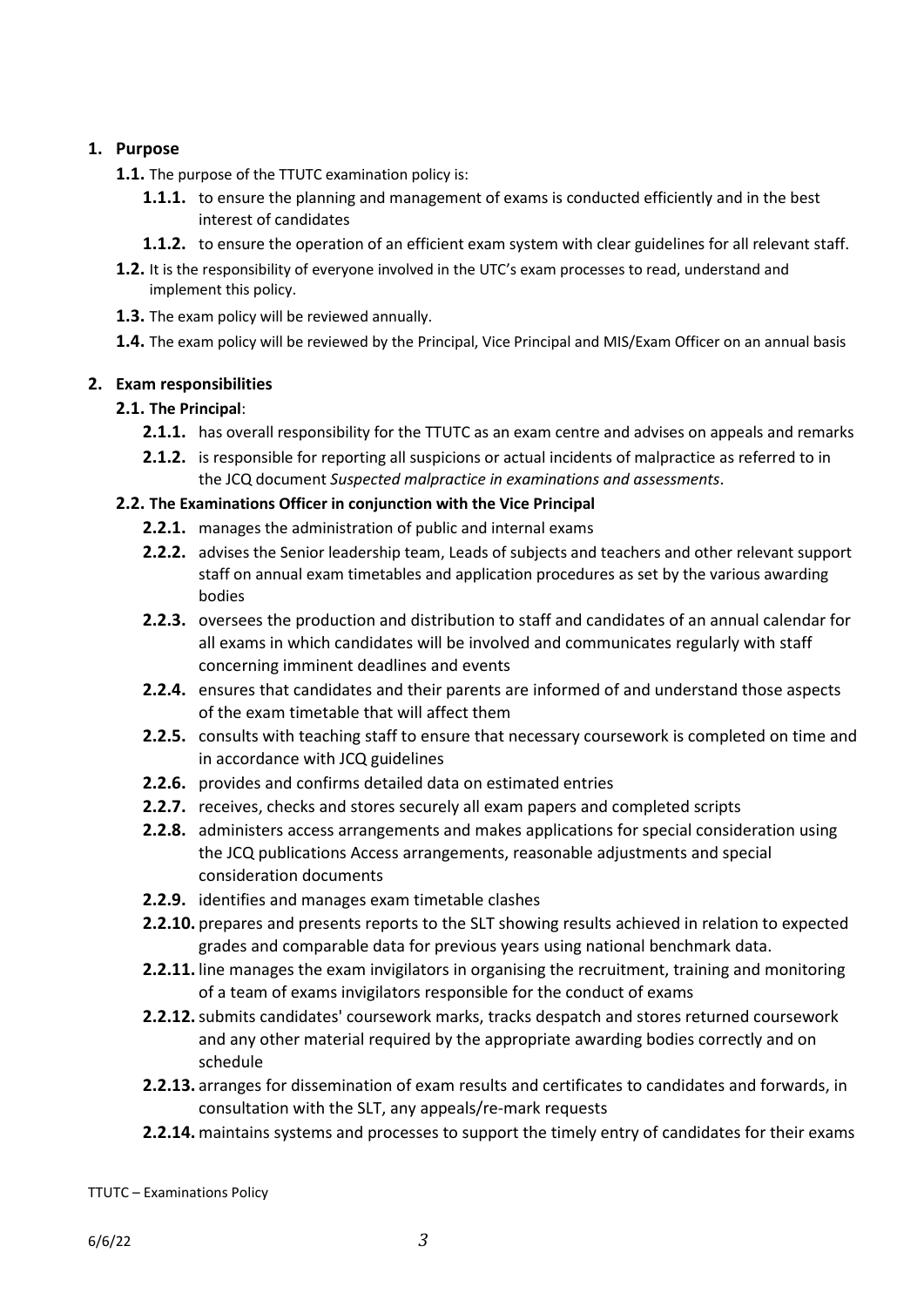## **2.3. The Vice Principal**

- 2.3.1. organises teaching and learning
- 2.3.2. manages external validation of courses followed at key stage 4/post-16.

## **2.4. The Director of Operations and Finance**

2.4.1. accounts for income and expenditures relating to all exam costs/charges in conjunction with the Examinations Officer and the Vice Principal

## **2.5. Leads of subjects are responsible for:**

- 2.5.1.guidance and pastoral oversight of candidates who are unsure about exam entries or amendments to entries
- 2.5.2.involvement in post-results procedures
- 2.5.3.accurate completion of coursework mark sheets and declaration sheets
- 2.5.4.accurate completion of entry and all other mark sheets and adherence to deadlines as set by the exams officer.
- 2.5.5.Management of their curriculum areas to ensure that exam entries, coursework submission and appeals are submitted on time in line with the deadlines set by the Examinations Officer
	- 2.5.6.Ensures that during the completion, marking and until the appeals process is complete that coursework is held securely
	- 2.5.7.Ensure that their teachers are aware of the JCQ: Instructions for the Conduct of Examinations and follow the regulations for Controlled Assessment and Examinations.

#### **2.6. Teachers are responsible for:**

- 2.6.1.notification of access arrangements requirements (as soon as possible after the start of the course)
- 2.6.2.submission of candidates' names and entries to Curriculum Lead
- 2.6.3.ensuring that coursework is held securely during completion, marking and afterwards until the appeals process is complete.

## **2.7. The Principal is responsible for:**

- 2.7.1.Ensuring that the SENCo performs the following tasks:
	- 2.7.1.1.identification and testing of candidates, requirements for access arrangements
	- 2.7.1.2.the provision of additional support with spelling, reading, mathematics, dyslexia or essential skills, hearing impairment, English for speakers of other languages, IT equipment – to help candidates achieve their course aims.
- 2.7.2.Administration of access arrangements Lead invigilator/invigilators are responsible for:
	- 2.7.2.1.collection of exam papers and other material from the exams office before the start of the exam
	- 2.7.2.2.collection of all exam papers in the correct order at the end of the exam and their return to the exams office.

## **2.8. Candidates are responsible for:**

- 2.8.1.confirmation and signing of entries
- 2.8.2.understanding coursework regulations and signing a declaration that authenticates the coursework as their own.
- 2.8.3.Following the examination regulations as laid down by JCQ within all examination rooms and during controlled assessment.

## **3. Qualifications offered**

- 3.1. The qualifications offered at the UTC are decided by the Principal, Vice Principal and Leads for subjects.
- 3.2. The qualifications offered are GCE, OCR Technical, BTEC and GCSE and other applicable general and vocational qualifications.
- 3.3. The subjects offered for these qualifications in any academic year may be found in the TTUTC's course information booklets for that year. If there has been a change of specification from the previous year, the exams office must be informed by 1st September each year.
- 3.4. Informing the exams office of changes to a specification is the responsibility of the teacher.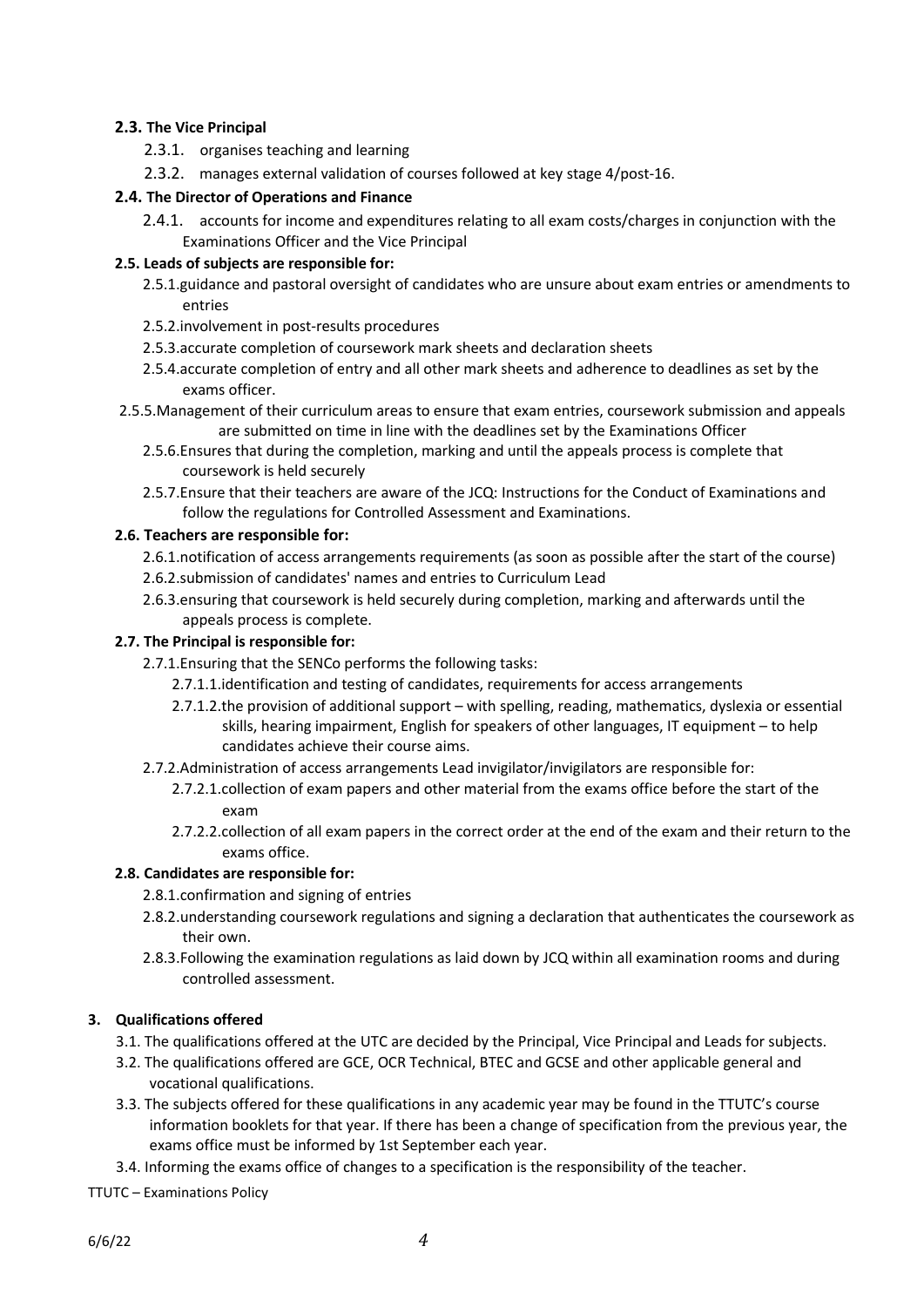- 3.5. Decisions on whether a candidate should be entered for a particular subject will be taken in consultation with the candidates, parents/carers, SENCo, subject teachers and Lead of Subject.
- 3.6. The Vice Principal must be informed before any candidate is withdrawn.

## **4. Exam series**

- **4.1.** External exams and assessments are scheduled in November, January, February and May,
- **4.2.** The Principal, Vice Principal and Leads of Subject decide which exam series are used in the academy.
- **4.3.** On-demand assessments can be scheduled only in windows agreed between the exams officer and the senior leadership team.

## **5. Timetable**

**5.1.** Once confirmed, the exams officer will circulate the exam timetable for internal exams and external exams.

## **6. Entries, entry details and late entries**

## 6.1. **Entries for exams**:

- 6.1.1.Candidates are selected for their exam entries by the Leads for subjects and the individual teachers.
- 6.1.2.Candidates or parents/carers can request a subject entry, change of level or withdrawal.
- 6.1.3.The TTUTC does not accept entries from external candidates.
- 6.1.4.Entry deadlines are circulated to Leads of Subject via email and briefing

## **6.2. Late entries for exams:**

- 6.2.1.Late entries for exams are authorised by Vice Principal and the Director of Operations and Finance.
- 6.2.2.Late entries/amendments will come out of subject budgets unless the Principal directs otherwise.

#### **6.3. Retake of examinations**

- 6.3.1.Candidates are allowed to retake exams in accordance with the regulations for that qualification and examination board.
- 6.3.2.Re-sit decisions will be made in consultation with candidates, teachers and the Vice Principal.

## **7. Exam fees**

- 7.1. The TTUTC will pay all normal examination fees on behalf of candidates.
- 7.2. Candidates or departments will not be charged for changes of tier, withdrawals made by the proper procedures or alterations arising from administrative processes provided these are made within the time allowed by the awarding bodies.
- 7.3. Late entry or amendment fees are paid for by subjects
- 7.4. Fee reimbursements are sought from candidates who fail without good reason to complete the requirements of a public exam where the governing body originally paid/agreed to pay the fee.
- 7.5. Candidates must pay the fee for an enquiry about a result should the TTUTC not uphold the enquiry and the candidate insist on pursuing the enquiry.

## 8. **The Equality Act 2010, Special Needs and Access Arrangements**:

#### **8.1. The Equality Act**

- 8.1.1.The Disability Discrimination Act 2005 and further The Equality Act 2010 extends to all qualifications. All exam centre staff must ensure that the Access arrangements and Special Consideration regulations and guidance are consistency with the law.
- 8.1.2.The TTUTC will meet the requirements of the Equality Act 2010 by ensuring that the exams centre is accessible and improving candidate experience. This is the responsibility of the SLT, the Examination Officer and the SENco.

#### 8.2. **Special Needs**:

- 8.2.1.A candidate's additional needs requirements are determined by the SENCo and other specialist advisers.
- TTUTC Examinations Policy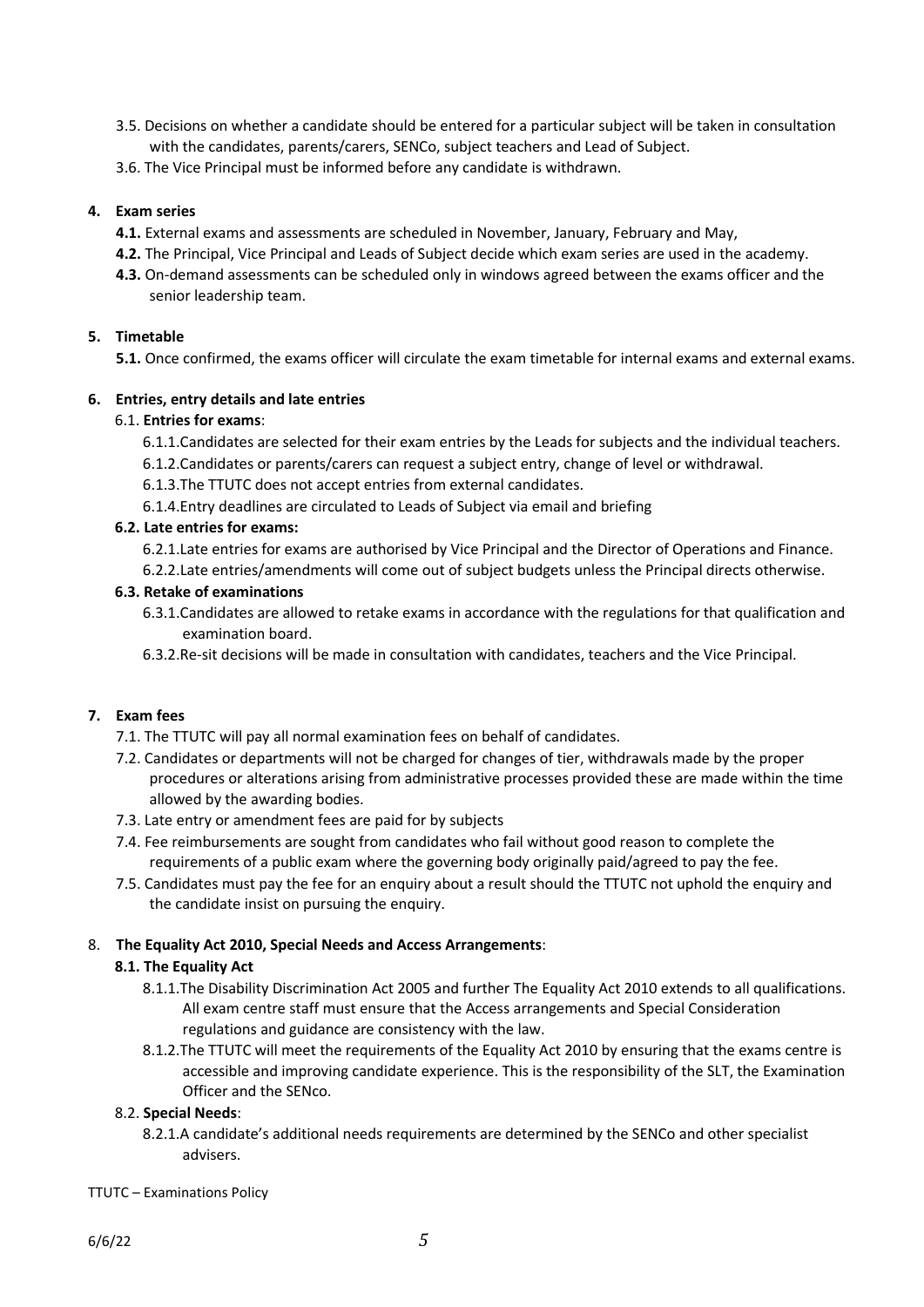- 8.2.2.All teachers will be informed of learner's additional needs before starting on a course.
- 8.2.3.The SENCo will arrange for assessment of access arrangements and inform teachers of any special arrangements. The SENCo can then inform individual staff of any special arrangements that individual candidates can be granted during the course and in the exam.

#### **8.3. Access arrangements:**

- 8.3.1.Making access arrangements for candidates to take exams/controlled assessments is the responsibility of both the SENCo and exams officer. When looking at requests from parents/carers on the use of word processors, it must be made clear to them that a word processor cannot simply be granted to a candidate because he/she now wants to type rather than write in examinations or can work faster on a keyboard, or because he/she uses a laptop at home. The use of a word processor must reflect the candidate's normal way of working within the centre. TTUTC will consider each candidate on an individual basis and would consider a candidate would benefit from the use of a word processor if they have a learning difficulty which has a substantial and long term adverse effect on their ability to write legibly; have a medical condition; have a physical disability; have a sensory impairment; have problems planning and organising when writing by hand or they have poor handwriting.
- 8.3.2.Submitting completed access arrangement applications to the awarding bodies is the responsibility of the exams officer.
- 8.3.3.Rooming for access arrangement candidates will be arranged by the SENCo with the exams officer.
- 8.3.4.Invigilation and support for access arrangement candidates will be organised by the SENCo with the exams officer.

#### **9. Contingency planning**

9.1. Contingency planning for exams administration is the responsibility of the Vice Principal.

#### **10. Estimated grades**

10. 1.Leaders of subjects and teachers are responsible for submitting estimated grades to the exams office when requested by the exams officer.

#### 11. **Managing invigilators and exam days 11.1. Internal examinations:**

11.1.1. Where possible TTUTC staff will be used for the invigilation of internal exams.

#### **11.2. External examinations:**

- 11.2.1. Recruitment, training and management of invigilators, if deemed appropriate, is the responsibility of the Examination Officer and the Vice Principal
- 11.2.2. Securing the necessary DBS clearance for new invigilators is the responsibility of the Executive Assistant.
- 11.2.3. Invigilators are timetabled and briefed by the Examination Officer and the Vice Principal
- 11.2.4. Invigilator's rates of pay will be set by the Director of Operations and Finance.
- 11.2.5. In the instance of some automated tests, and in line with awarding body requirements, all new invigilators will be observed during their first test session and annually thereafter to ensure assessment regulations are being followed. Existing invigilators will be observed conducting an assessment at least once a year in line with awarding body requirements.

#### **11.3. Exam days**

- 11.3.1. The exams officer will book all exam rooms after liaison with other users and make the question papers, other exam stationery and materials available for the invigilators.
- 11.3.2. The operations team is responsible for setting up the allocated rooms.
- 11.3.3. The lead invigilator will start all exams in accordance with JCQ guidelines. Subject teachers may be present at the start of the exam to assist with identification of candidates but must not advise on which questions or sections are to be attempted.
- 11.3.4. In practical exams, subject staff may be on hand in case of any technical difficulties.
- TTUTC Examinations Policy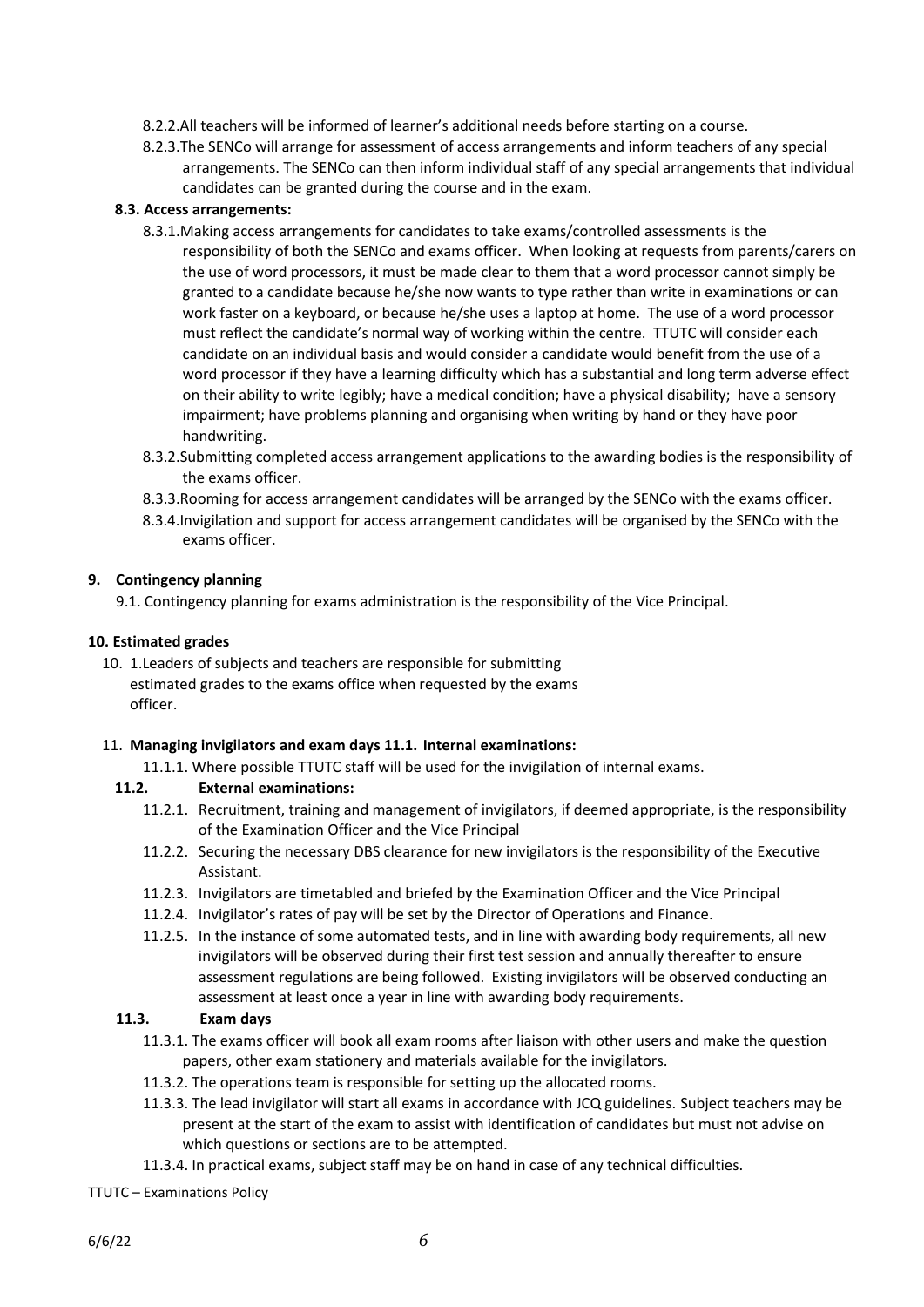11.3.5. Exam papers must not be read by subject staff or removed from the exam room before the end of a session. Papers will be distributed to them at the end of the exam session.

## **12. Candidates, clash candidates and special consideration**

- 12.1.The TTUTC's published rules on acceptable dress, behaviour and candidates' use of mobile phones and other electronic devices apply at all times.
- 12.2.Candidates' personal belongings remain their own responsibility and the centre accepts no liability for their loss or damage.
- 12.3.Disruptive candidates are dealt with in accordance with JCQ guidelines.
- 12.4.Candidates may only leave the exam room for a genuine purpose and are required to return immediately to the exam room. They must be accompanied by a member of staff at all times.
- 12.5.The examination officer will attempt to contact any candidate who is not present at the start of an exam and deal with them in accordance with JCQ guidelines.

#### **12.6. Clash candidates**

12.6.1. For clash candidates, the supervision of escorts, identifying a secure venue and arranging overnight supervision is the responsibility of the exams officer.

## **12.7. Special consideration**

- 12.7.1. Should a candidate be ill before an exam, suffer bereavement or other trauma, be taken ill during the exam itself or otherwise disadvantaged or disturbed during an exam, then it is the candidate's responsibility to alert the centre, the exams officer, or the exam invigilator, to that effect.
- 12.7.2. The candidate must support any special consideration claim with appropriate evidence within three days of the exam, for example, by providing a letter from the candidate's doctor.
- 12.7.3. The exams officer will then forward a completed special consideration form to the relevant awarding body within seven days of the exam.

## **13. Coursework and appeals against internal assessment and automated assessment**

#### **13.1. Coursework:**

- 13.1.1. Candidates who have to prepare portfolios should do so by the end of the course or centre defined date.
- 13.1.2. It is the duty of the Lead of Subjects to ensure that all internal assessment is ready for dispatch at the correct time. The exams officer will assist by keeping a record of each dispatch, including the recipient details and the date and time sent.
- 13.1.3. Marks for all internally assessed work and estimated grades are provided to the exams office by subject teachers.
- 13.1.4. All internal assessment must be kept securely as candidates complete it, whilst it is being marked and after final submission until the appeals process has been completed.

## **13.2. Appeals against internal assessments**

- 13.2.1. Appeals against internal assessments must be made as outlined in the internal assessment appeals policy.
- 13.2.2. For evidence based assessments, appeals must also be made as outline in the internal assessment appeals policy with the learner stating clearly their reasons for disagreement and the evidence in the portfolio which the learner believes meets the competence requirements of the knowledge and understanding and skills and techniques. The assessor and learner will meet and go through the assessment process, clearly explaining the outcome. The assessor will confirm the outcome in writing to the learner. If learners are not satisfied with the outcome, they may appeal in writing to the internal verifier who will then meet with the learner and assessor to confirm the outcome in writing to the learner.

#### **13.3. Appeals against automated assessment**

- 13.3.1. Assessments are undertaken using automated testing software which has been approved by the various awarding bodies. In the event of a learner raising a complaint, the assessment report that may be produced by the system will be fully discussed with the learner.
- TTUTC Examinations Policy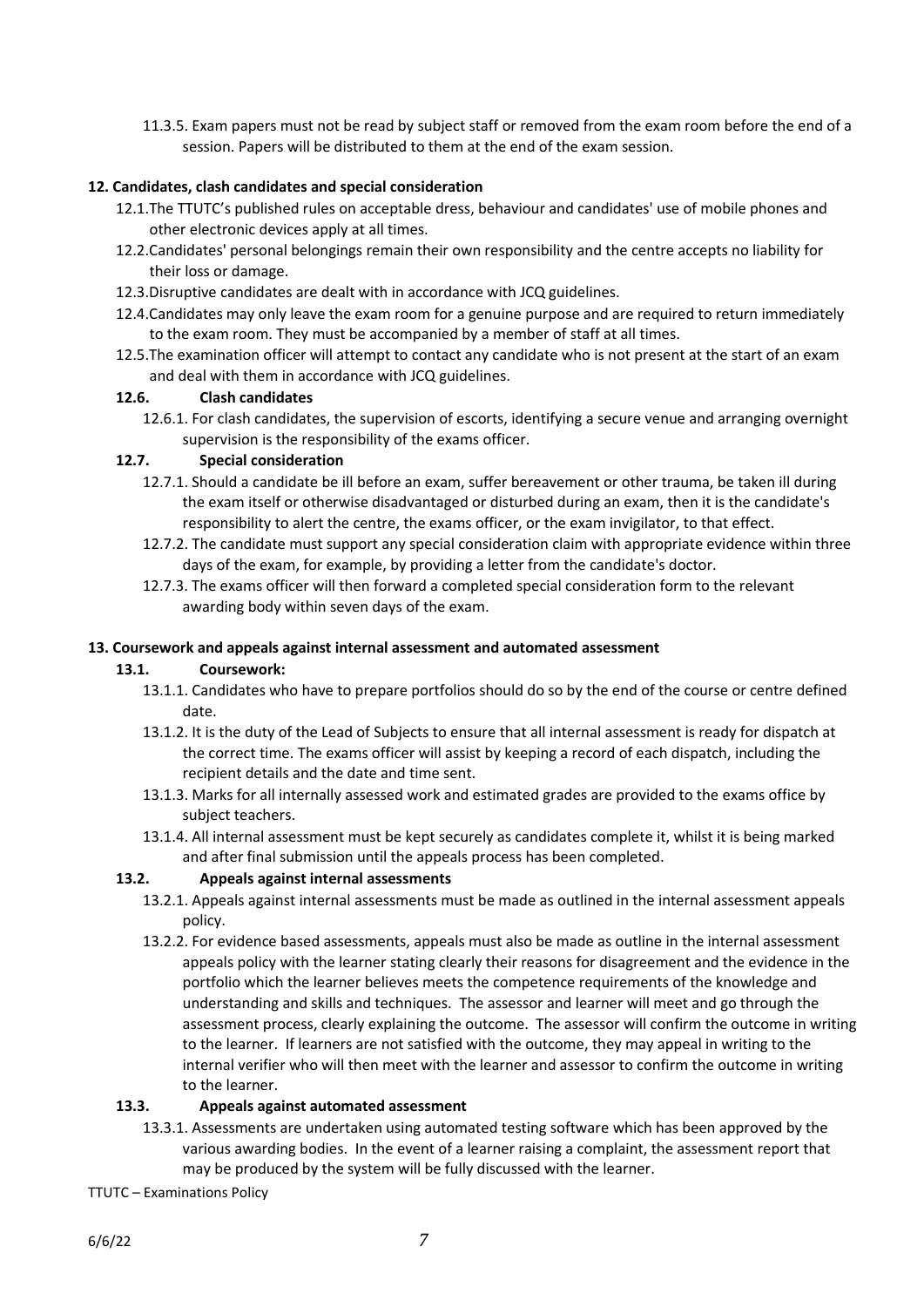13.3.2. Where applicable, an action plan will be agreed and a further assessment date scheduled, unless a fixed date has already been set by the awarding body. In some circumstances and with some awarding bodies, the learner may be offered a free re-sit test, e.g. if there had been hardware problems and issues.

#### **13.4. In summary:**

- 13.4.1. Appeals will only be entertained if they apply to the process leading to an assessment. There is no appeal against the mark of grade awarded
- 13.4.2. Candidates may appeal if they feel their coursework/evidence based assessments have been assessed unfairly, inconsistently or not in accordance with the specification for the qualification.
- 13.4.3. Appeals for internal assessments should be made in writing by 1st September to the Principal who will decide whether the process used conformed to the necessary requirements.
- 13.4.4. Appeals for evidence based assessments following meeting with their assessor and internal verifier and have exhausted all of the internal appeals procedures may then appeal in writing directly to the awarding body concerned. In the instance of some awarding bodies, this can be within 20 days of the assessment.
- 13.4.5. The Principal's findings will be notified in writing, copied to the exams officer and recorded for awarding body inspection.

## **14. Results, Review of Marking and Moderation (RoMM) and access to scripts (ATS)**

- 14.1.Candidates will receive individual result slips on results days in person at the TTUTC or via e-mail to their UTC account or by post to their home address.
- 14.2.Arrangements for the TTUTC to be open on results days are made by the SLT and the examinations officer.
- 14.3.The provision of staff on results day is the responsibility of the SLT.

## **14.4. Review of Marking and Moderation (RoMM)s**

- 14.4.1. RoMMs may be requested by staff or candidates if there are reasonable grounds for believing there has been an error in marking. The candidate's consent is required before any EAR is requested.
- 14.4.2. If a result is queried, the exams officer, teaching staff and the Principal will investigate the feasibility of asking for a re-mark at the centre's expense.
- 14.4.3. When the centre does not support a candidate or parent's request for a RoMM, a candidate may apply to have an enquiry carried out. If a candidate requires this against the advice of subject staff, they will be charged.

#### **14.5. Access To Scripts (ATS)**

- 14.5.1. After the release of results, candidates may ask subject staff to request the return of papers within three days' scrutiny of the results.
- 14.5.2. Centre staff may also request scripts for investigation or for teaching purposes. For the latter, the consent of candidates must be obtained.
- 14.5.3. GCSE re-marks cannot be applied for once a script has been returned.

#### **15. Certificates**

- 15.1.Certificates are presented in person or collected and signed for.
- 15.2.Certificates may be collected on behalf of a candidate by third parties, provided they have been authorised to do so.
- 15.3.Replacement certificates are only issued if a candidates agrees to pay the costs incurred.
- 15.4.The centre retains certificates for three years.

#### **16. Secure delivery of material**

- 16.1.Secure materials will be signed for by reception who will record their delivery in the examinations delivery log. On receipt of deliveries, the receptionist will inform the examinations officer to collect them immediately from reception. They will be temporarily locked into the store cupboard behind reception
- 16.2.The examinations officer will sign for them on collection from the reception store in the examinations delivery log.
- TTUTC Examinations Policy